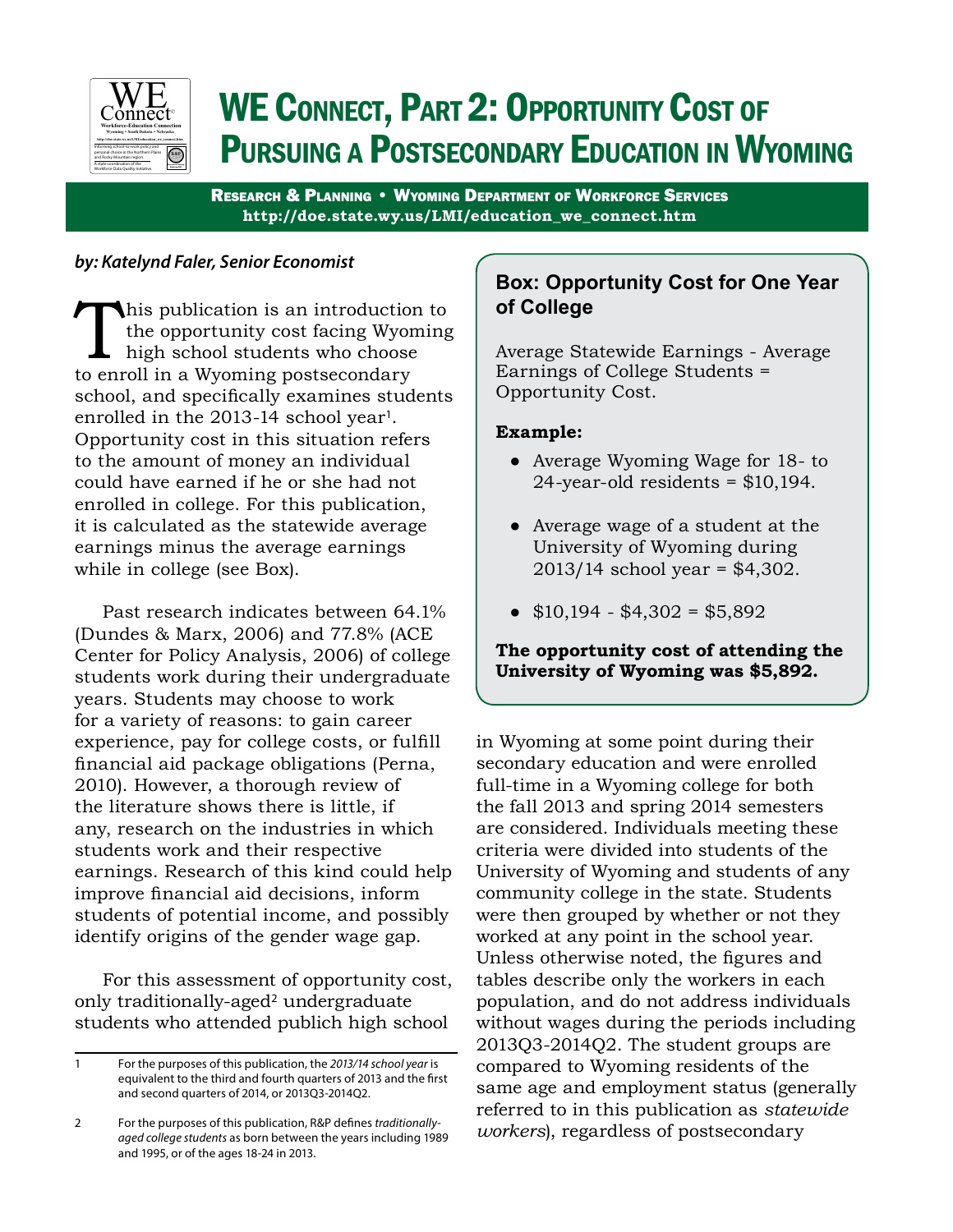enrollment. A more detailed explanation of the data can be found in Chapter Four of WDQI #1, here: https://doe. state.wy.us/lmi/education\_ we\_connect/WDQI\_Pub1. pdf.

## **Demographics**

Table 1 lists the demographics of workers in each group. On average, working community college students in the 2013/14 school year were younger (19.4) than working University of Wyoming students (20.6), who were younger than all workers statewide for those ages 18- 24 (21.1). The bar graph in Figure 1 (see page 3) shows the number of workers by

age for community colleges, the University of Wyoming, and statewide.

Although the statewide employment to population ratio for this age group is not available, Wyoming community college students had a higher rate of employment during the school year than students at the University of Wyoming, 87.9% and 82.5%, respectively (see Table 1). One explanation for the college and University employment rates may be that students who wish to work may choose to attend a community college near their place of employment, rather than leave their job

**Table 1: Average Ages and Employment Levels for Wyoming High School Students Enrolled in College and Working in Wyoming, 2013Q3- 2014Q2**

| <b>Wyoming Community Colleges</b> |                                                                      |        |                    |                           |  |  |  |  |  |
|-----------------------------------|----------------------------------------------------------------------|--------|--------------------|---------------------------|--|--|--|--|--|
|                                   | N                                                                    | %      | <b>Average Age</b> | <b>Employment</b><br>Rate |  |  |  |  |  |
| Females                           | 906                                                                  | 58.2%  | 19.3               | 89.2%                     |  |  |  |  |  |
| Males                             | 651                                                                  | 41.8%  | 19.5               | 86.1%                     |  |  |  |  |  |
| Total                             | 1,557                                                                | 100.0% | 19.4               | 87.9%                     |  |  |  |  |  |
| <b>University of Wyoming</b>      |                                                                      |        |                    |                           |  |  |  |  |  |
|                                   |                                                                      |        |                    | <b>Employment</b>         |  |  |  |  |  |
|                                   | N                                                                    | %      | <b>Average Age</b> | Rate                      |  |  |  |  |  |
| <b>Females</b>                    | 1,367                                                                | 52.2%  | 20.4               | 83.7%                     |  |  |  |  |  |
| Males                             | 1,253                                                                | 47.8%  | 20.8               | 81.4%                     |  |  |  |  |  |
| Total                             | 2,620                                                                | 100.0% | 20.6               | 82.5%                     |  |  |  |  |  |
| <b>Statewide</b>                  |                                                                      |        |                    |                           |  |  |  |  |  |
|                                   | N                                                                    | $\%$   | <b>Average Age</b> | <b>Employment</b><br>Rate |  |  |  |  |  |
| <b>Females</b>                    | 20,404                                                               | 47.3%  | 21.1               | N/A                       |  |  |  |  |  |
| Males                             | 22,750                                                               | 52.7%  | 21.2               | N/A                       |  |  |  |  |  |
| Total                             | 43,154                                                               | 100%   | 21.1               | N/A                       |  |  |  |  |  |
|                                   | Source: Custom Extract from Workforce Data Quality Initiative (WDQI) |        |                    |                           |  |  |  |  |  |

## **WE Connect, Part 2: Opportunity Cost of Pursuing a Postsecondary Education in Wyoming**

**Wyoming Department of Workforce Services** John Cox, Director

**Research & Planning P.O. Box 2760 Casper, WY 82602-2760 dws-researchplanning@wyo.gov 307-473-3807**

**Internet Address: http://doe.state.wy.us/LMI/**

**Research & Planning** Tom Gallagher, Manager

**Prepared by:** Katelynd Faler and Michael Moore

#### **Edited by:**

David Bullard, Carola Cowan, Valerie A. Davis, Katelynd Faler, Patrick Harris, Michele Mitchum, Lynae Mohondro, Michael Moore, and Carol Toups

#### **Submitted for Preliminary Review October 2015.**

©2015 by the Wyoming Department of Workforce Services, Research & Planning



#### **Funding of this Research**

This workforce product was funded by a grant awarded by the U.S. Department of Labor's Employment and Training Administration (ETA). The product was created by the grantee and does not necessarily reflect the position of the ETA. ETA makes no guarantee or assurances of any kind with respect to such information; its accuracy, completeness, timeliness, usefulness, availability, or ownership. This product is copyrighted by the institution that created it. Internal use by an organization and/or personal use by an individual for non-commercial purposes is permissible. All other uses require the prior authorization of the copyright owner.

Project.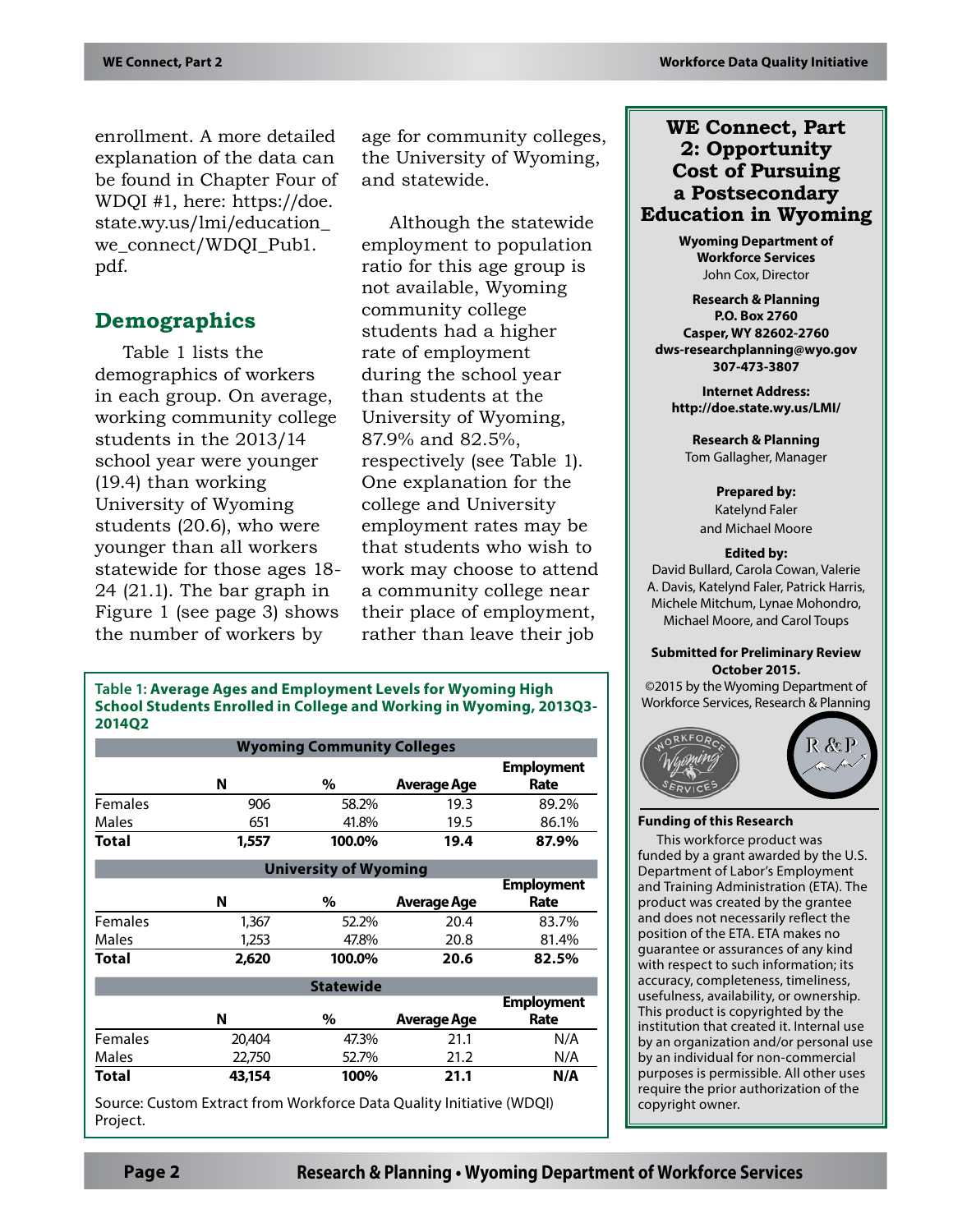

## **Figure 1: Age Distribution and Number of Wyoming Workers by Postsecondary**

to attend the University.

Females made up more than 50% of postsecondary student workers (see Figure 2), but only 47.3% of the statewide working population ages 18-24. A hypothesis explaining this trend may be that females drop out of school and the labor market to care for children (Harris, 2015). As shown in Table 1, females were also generally younger than their male counterparts, which may be a function of the age at which parents choose to enroll their children in elementary school, among other factors.

**Figure 2: Gender Distribution of Workers Ages 18-24 in Wyoming, 2013Q3 to 2014Q2**

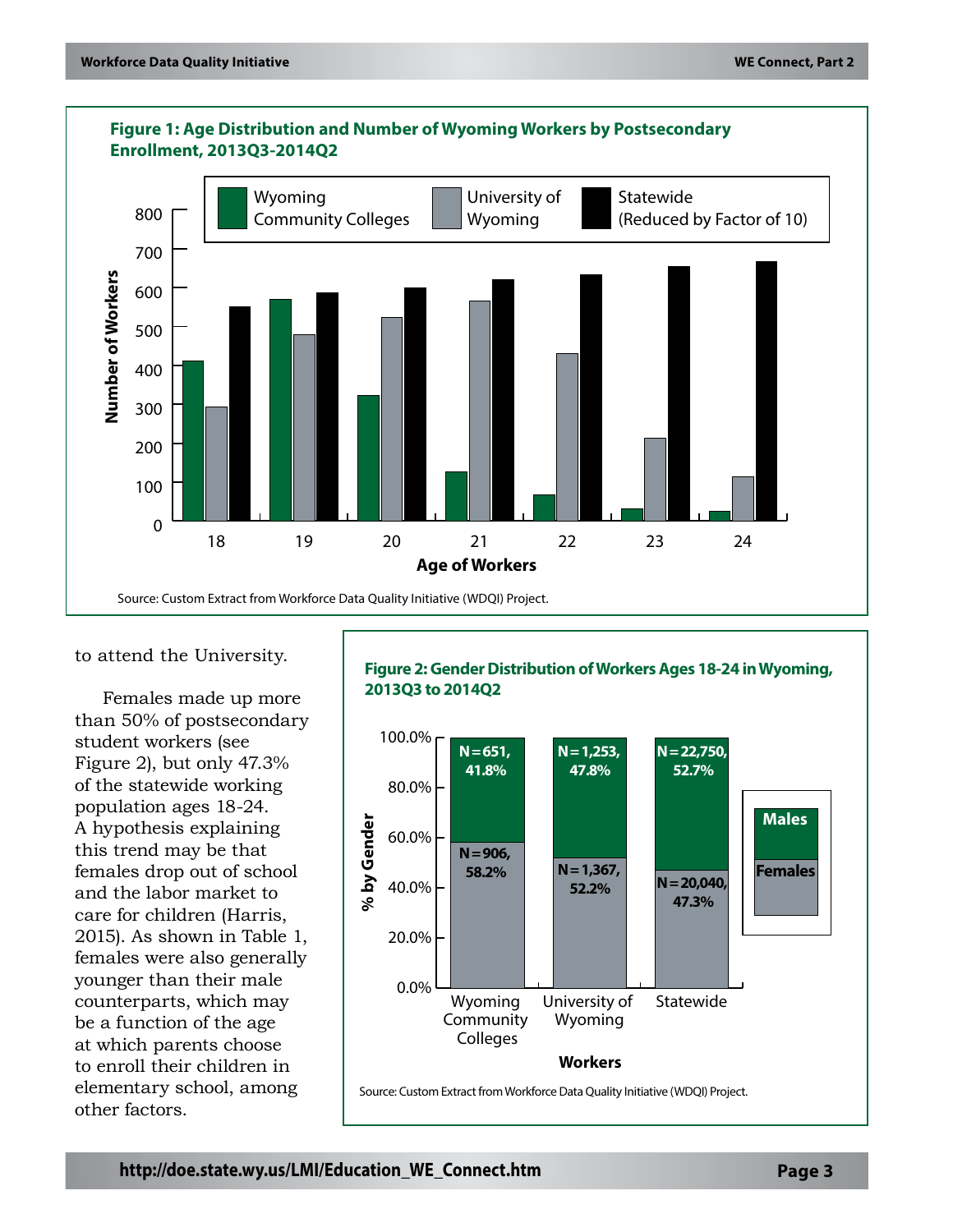## **Earnings**

Across all industries, student workers forgo higher earnings to obtain a postsecondary education. The median wage between 2013Q3 and 2014Q4 for working community college students is \$6,917 (see Table 2), compared to \$4,302 for University students, and \$10,194 for statewide workers ages 18-24. In every industry except financial activities and mining, community college students earned higher wages on average

than students attending the University of Wyoming. Females earned less than males; for each dollar earned by a male, females in community college made \$0.85, females at the University of Wyoming made \$0.89, and females statewide made \$0.61.

Statewide, average earnings by primary industry,<sup>3</sup> shown in Table 3, were greatest

3 The primary industry of an individual is the industry in which they have the highest earnings.

**Table 2: Summary of Wages for 18- to 24-Year-Old Workers in Wyoming by Postsecondary Enrollment and Gender, 2013Q3-2014Q2**

|                                |              | <b>Wyoming Community Colleges</b> |              |         | <b>University of Wyoming</b> |              | <b>Statewide</b> |                |              |  |
|--------------------------------|--------------|-----------------------------------|--------------|---------|------------------------------|--------------|------------------|----------------|--------------|--|
|                                | <b>Total</b> | <b>Females</b>                    | <b>Males</b> | Total   | <b>Females</b>               | <b>Males</b> | Total            | <b>Females</b> | <b>Males</b> |  |
| Mean                           | \$8,280      | \$7,699                           | \$9,089      | \$5,908 | \$5,590                      | \$6,255      | \$15,718         | \$11,784       | \$19,246     |  |
| Median                         | \$6,917      | \$6,546                           | \$7,633      | \$4,302 | \$4,033                      | \$4,767      | \$10,194         | \$8,344        | \$12,301     |  |
| 25 <sub>th</sub><br>Percentile | \$3,476      | \$2,937                           | \$3,935      | \$2,081 | \$1,956                      | \$2,312      | \$3,736          | \$3,086        | \$4,537      |  |
| 75th<br>Percentile             | \$11,734     | \$11,170                          | \$12,741     | \$8,068 | \$7,660                      | \$8,425      | \$21,472         | \$17,254       | \$26,610     |  |

Source: Custom Extract from Workforce Data Quality Initiative (WDQI) Project.

#### **Table 3: Number of Workers, Average Wages, and Opportunity Cost of Postsecondary Education by Primary Industry of Employment in Wyoming**

|                                                                               | <b>Wyoming Community Colleges</b> |        |              |                                    | <b>University of Wyoming</b> |        |              |                                    | <b>Statewide</b> |        |                         |
|-------------------------------------------------------------------------------|-----------------------------------|--------|--------------|------------------------------------|------------------------------|--------|--------------|------------------------------------|------------------|--------|-------------------------|
| <b>Primary Industry</b><br>of Employment                                      | N                                 | $\%$   | <b>Wages</b> | <b>Average Opportunity</b><br>Cost | N                            | $\%$   | <b>Wages</b> | <b>Average Opportunity</b><br>Cost | N                | $\%$   | Average<br><b>Wages</b> |
| Ag. Forestry, Fishing,                                                        | 6                                 | 0.4%   | \$9,158      | \$2,776                            | 20                           | 0.8%   | \$5,355      | \$6,579                            | 290              | 0.7%   | \$11,934                |
| & Hunting                                                                     |                                   |        |              |                                    |                              |        |              |                                    |                  |        |                         |
| Mining                                                                        | 15                                | 1.0%   | \$11,585     | \$34,614                           | 45                           | 1.7%   | \$11,690     | \$34,509                           | 1.664            |        | 3.9% \$46,199           |
| Construction                                                                  | 48                                | 3.1%   | \$8,095      | \$13,821                           | 93                           | 3.5%   | \$6,997      | \$14,919                           | 2,526            | 5.9%   | \$21,915                |
| Manufacturing                                                                 | 20                                | 1.3%   | \$11,755     | \$16,083                           | 46                           | 1.8%   | \$8,248      | \$19,590                           | 872              | 2.0%   | \$27,838                |
| Wholesale Trade.                                                              | 40                                | 2.6%   | \$10,912     | \$18,155                           | 37                           | 1.4%   | \$7,645      | \$21,422                           | 1,567            | 3.6%   | \$29,067                |
| Trans., Utilities, &<br>Warehousing                                           |                                   |        |              |                                    |                              |        |              |                                    |                  |        |                         |
| <b>Retail Trade</b>                                                           | 216                               | 13.9%  | \$8,669      | \$3,837                            | 266                          | 10.2%  | \$5,814      | \$6,692                            | 5,862            |        | 13.6% \$12,506          |
| Information                                                                   | 14                                | 0.9%   | \$6,556      | \$6,898                            | 23                           | 0.9%   | \$5,568      | \$7,887                            | 353              | 0.8%   | \$13,455                |
| <b>Financial Activities</b>                                                   | 24                                | 1.5%   | \$5,796      | \$15,415                           | 53                           | 2.0%   | \$6,553      | \$14,658                           | 1,111            | 2.6%   | \$21,211                |
| Professional &<br><b>Business Services</b>                                    | 101                               | 6.5%   | \$9,142      | \$7,608                            | 181                          | 6.9%   | \$6,037      | \$10,713                           | 3,033            |        | 7.0% \$16,750           |
| Educational<br><b>Services</b>                                                | 124                               | 8.0%   | \$5,254      | \$7,005                            | 324                          | 12.4%  | \$3,431      | \$8,828                            | 1,921            |        | 4.5% \$12,258           |
| <b>Health Services</b>                                                        | 127                               | 8.2%   | \$9,652      | \$5,217                            | 256                          | 9.8%   | \$7,788      | \$7,082                            | 3,885            | 9.0%   | \$14,870                |
| Leisure & Hospitality                                                         | 517                               | 33.2%  | \$8,382      | \$1,504                            | 756                          | 28.9%  | \$5,611      | \$4,276                            | 13,561           | 31.4%  | \$9,886                 |
| <b>Other Services</b>                                                         | 91                                | 5.8%   | \$8,141      | \$8,764                            | 73                           | 2.8%   | \$6,295      | \$10,611                           | 2,004            | 4.6%   | \$16,905                |
| Public Admin.                                                                 | 214                               | 13.7%  | \$7,594      | \$8,183                            | 447                          | 17.1%  | \$5,842      | \$9,936                            | 4,505            | 10.4%  | \$15,778                |
| <b>All Industries</b>                                                         | 1,557                             | 100.0% | \$8,280      | \$7,437 2,620                      |                              | 100.0% | \$5,908      | \$9,810 43,154                     |                  | 100.0% | \$15,718                |
| Source: Custom Extract from Workforce Data Quality Initiative (WDQI) Project. |                                   |        |              |                                    |                              |        |              |                                    |                  |        |                         |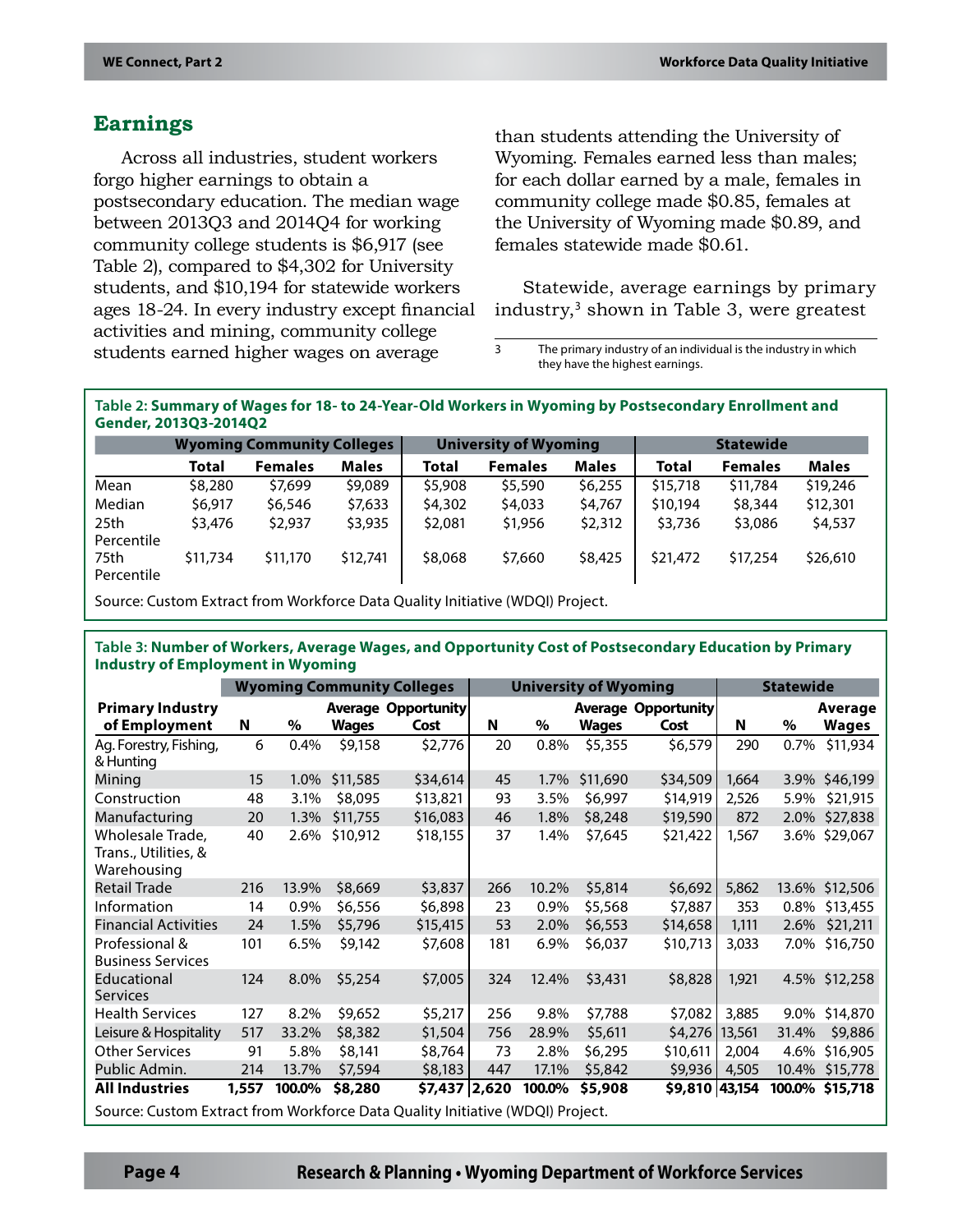in mining (\$46,199), wholesale trade, transportation, utilities, & warehousing (\$29,067), manufacturing (\$27,838), construction (\$21,915), and financial activities (\$21,211), but the highest percentage of individuals work primarily in leisure & hospitality (31.4%), retail trade (13.6%), and public administration (10.4%).

For community college students, the highest average wages during the school year were paid to students working primarily in manufacturing (\$11,755), mining (\$11,585), wholesale trade, transportation, utilities, & warehousing

(\$10,912), health services (\$9,652), and agriculture, forestry, fishing, & hunting (\$9,158). Leisure & hospitality, retail trade, and public administration had the greatest percentage of student workers, with 33.2%, 13.9%, and 13.7%, respectively. As shown in Table 3, working community college students had the greatest opportunity cost in mining; wholesale trade, transportation, utilities, & warehousing; manufacturing; financial activities; and construction, where the forgone earnings range from an average of \$34,614 to \$13,821. Figure 3 displays the opportunity cost for students, by primary industry, in a bar graph.

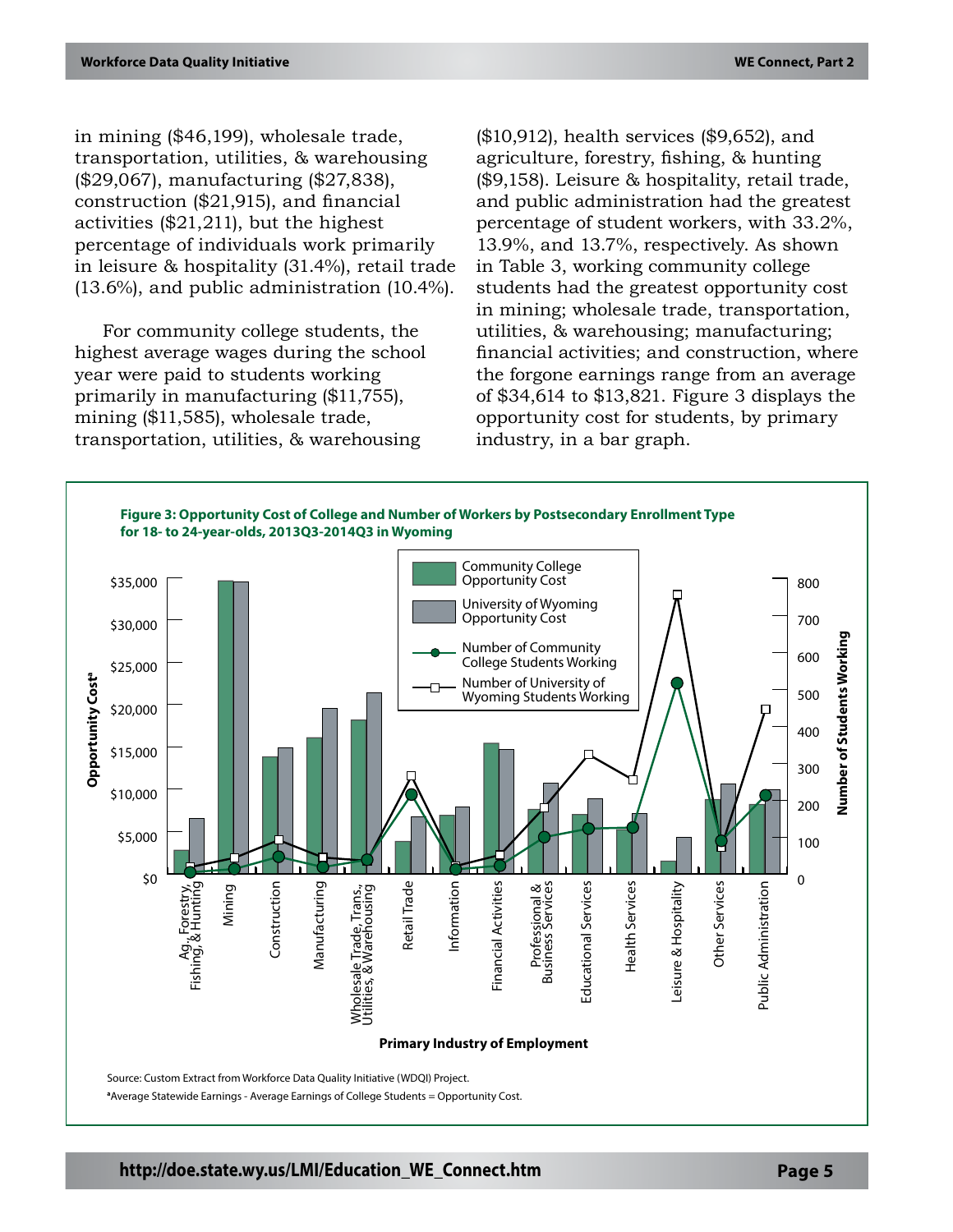Table 3 also shows that student workers at the University of Wyoming earned the most in mining (\$11,690), manufacturing (\$8,248), health services (\$7,788), wholesale trade, transportation, utilities, & warehousing (\$7,645), and construction (\$6,997). The greatest percentage of students worked in leisure & hospitality (28.9%), public administration (17.1%), and educational services (12.4%). As with students attending community college, students at the University also had the highest opportunity cost in mining (\$34,509); wholesale trade, transportation, utilities, & warehousing (\$21,422); manufacturing (\$19,590); construction (\$14,919); and financial activities (\$14,658; see Figure 3).

## **Summary and Future Research**

In all, leisure & hospitality, retail trade, and public administration employ the most individuals, but mining; wholesale trade, transportation, utilities, & warehousing; and manufacturing have the highest wages as well as the highest opportunity

cost for students. On average, females earned less than males in every group, but students at the University of Wyoming had the smallest gender-wage gap. The data indicate a high employment to population ratio for college students in the state during the 2013-14 school year, which corresponds to the comparatively low unemployment rate in the state of Wyoming during this time (see Figure 4).

Future research could assess enrollment in higher education and employment by hours worked, as well as earnings and graduation outcomes. Furthermore, new reports could estimate the opportunity cost of individuals who choose not to attend college.

## **References**

ACE Center for Policy Analysis. (2006, May). Working their way through college: Student employment and its impact on the college experience. In American Council on Education. Retrieved February 9, 2015 from

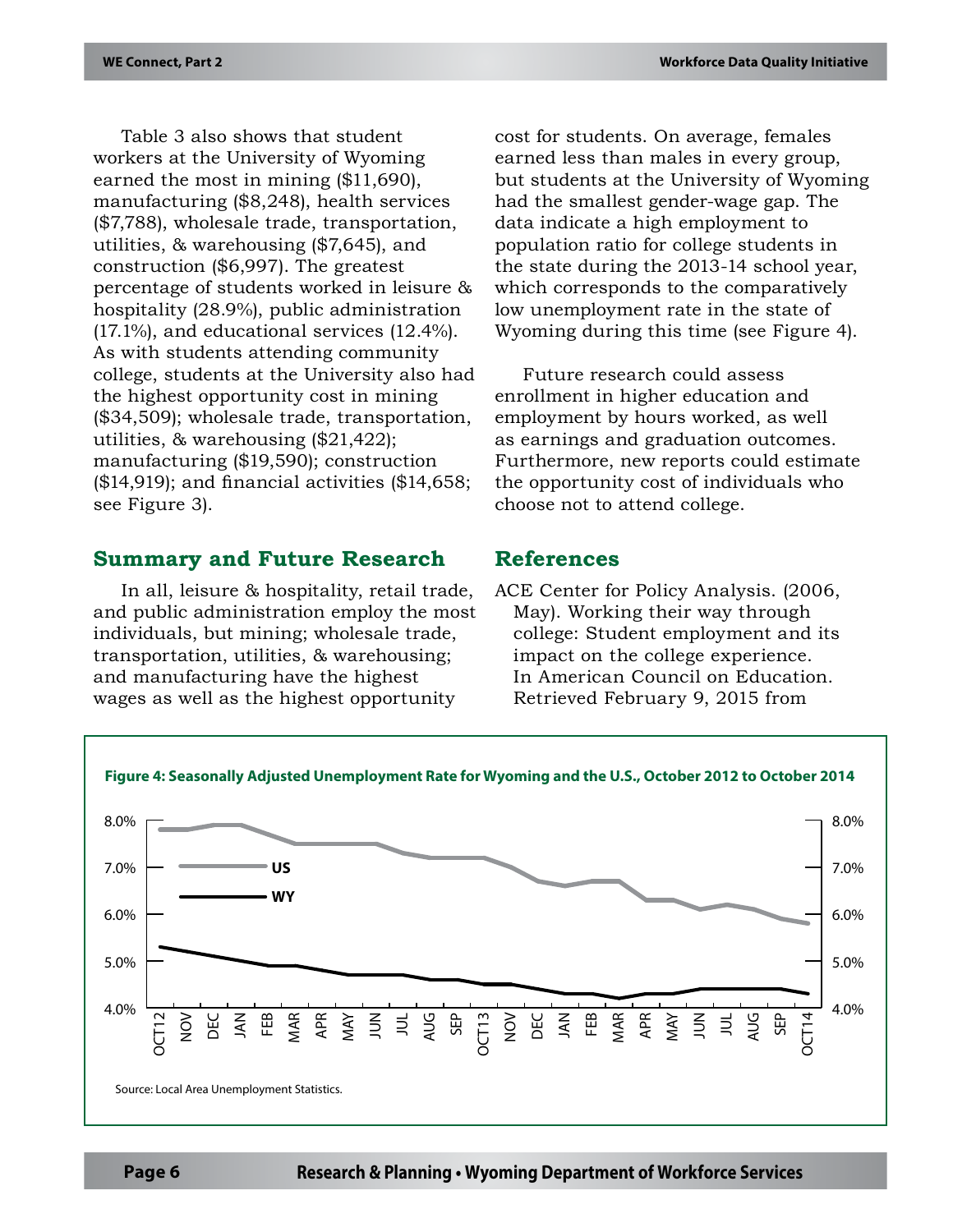http://www.acenet.edu/news-room/ Documents/IssueBrief-2006-Workingtheir-way-through-College.pdf

- Bullard, D. (2014). Wyoming unemployment rate unchanged at 4.7% in October 2014. *Wyoming Labor Force Trends, 51*(12). Retrieved August 11, 2015, from http://doe. state.wy.us/LMI/trends/1214/news.htm
- Dunes, L., & Marx, J. (2006). Balancing work and academics in college: Why do students working 10 to 19 hours per week excel? College Student Retention: Research, Theory & Practice, 8(1), 107-120.
- Gallagher, T., Glover, T., Hammer, L., Holmes, M., and Moore, M. (2015, April). *Workforce Data Quality Initiative Report*

*no. 1 for Wyoming: School Attendance and Employment, 2006 to 2013*. Retrieved August 11, 2015, from http:// doe.state.wy.us/LMI/education\_we\_ connect/WDQI\_Pub1.pdf

Harris, P. (2015). Youth transitions: Life events and labor market behavior. *Wyoming Labor Force Trends, 52*(5). Retrieved August 11, 2015, from http:// doe.state.wy.us/LMI/trends/0515/ a1.htm

Perna, L. W. (2010, July-August). Understanding the working college students. *Academe, 96*(4). Retrieved February 9, 2015, from http://www. aaup.org/article/understandingworking-college-student#.VOYeUPnF\_mt



## **http://doe.state.wy.us/LMI/Education\_WE\_Connect.htm Page 7**